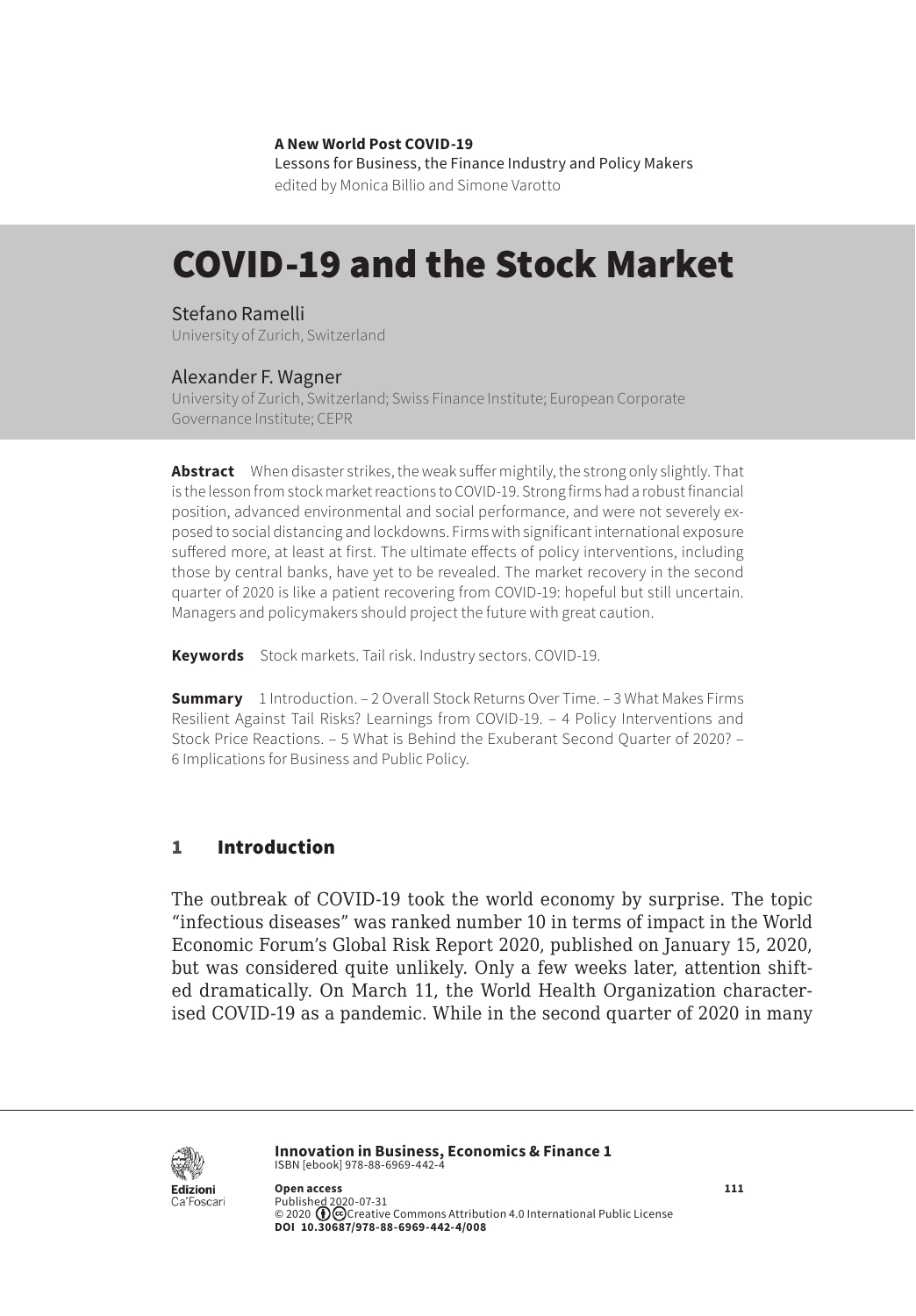<span id="page-1-0"></span>countries – except notably in the US, Brazil, and some other countries – case and death growth rates had slowed down or reversed, at the end of June 2020, uncertainty is again rising as countries such as China experience new outbreaks and are again considering severe lockdowns. Especially in light of the possibility of a second pandemic wave, it is useful to look back and consider what can be learned from financial market responses to the first wave.

As a tool supporting decisions about public policy interventions but also private sector choices, asset price changes can be extremely valuable. In essence, asset markets provide ongoing, high-stakes surveys regarding future expected outcomes. For corporate decisionmakers, it is especially important to learn from COVID-19 about what makes firms resilient when a tail risk is realised.

Although the focus currently is on COVID-19, it should be stressed that tail risks do exist in various domains. The lessons learnt from this pandemic are likely to be valuable also in the context of other tail risks, for instance those related to climate change or cybersecurity.

This paper begins by reviewing the worldwide stock-market development in section 2. Section 3 summarises which firms were most affected by the crisis. Section 4 reviews the stock-market based evidence on policy interventions. While virtually all research so far deals with the crisis period of the first quarter of 2020, section 5 provides insights on the recovery phase in the second quarter. Section 6 concludes.

### 2 Overall Stock Returns Over Time

This section documents some facts about the global stock market performance. It is important to distinguish different phases of the crisis. We follow Ramelli and Wagner (forthcoming) for details of the timing and expand the timeline of that study with newer data. Specifically, we organise our primary analysis along four periods: *Incubation* (Thursday, January 2 through Friday, January 17)<sup>1</sup>, Outbreak (Monday, January 20 through Friday, February 21)<sup>2</sup>, Fever (Monday, February 24 through Friday, March 20)<sup>3</sup>, and *Recovery* (Monday, March

We thank an anonymous reviewer for constructive comments.

<sup>1</sup> On December 31, 2019, cases of pneumonia detected in Wuhan, China, were first reported to the WHO. On January 1, 2020, Chinese health authorities closed the Huanan Seafood Wholesale Market after it was discovered that wild animals sold there may be the source of the virus.

<sup>2</sup> On January 20, Chinese health authorities confirmed human-to-human transmission of the Coronavirus, and the WHO issued the first situation report on the outbreak.

<sup>3</sup> On February 23, Italy placed almost 50,000 people under strict lockdown in Lombardy, one of the country's most productive regions.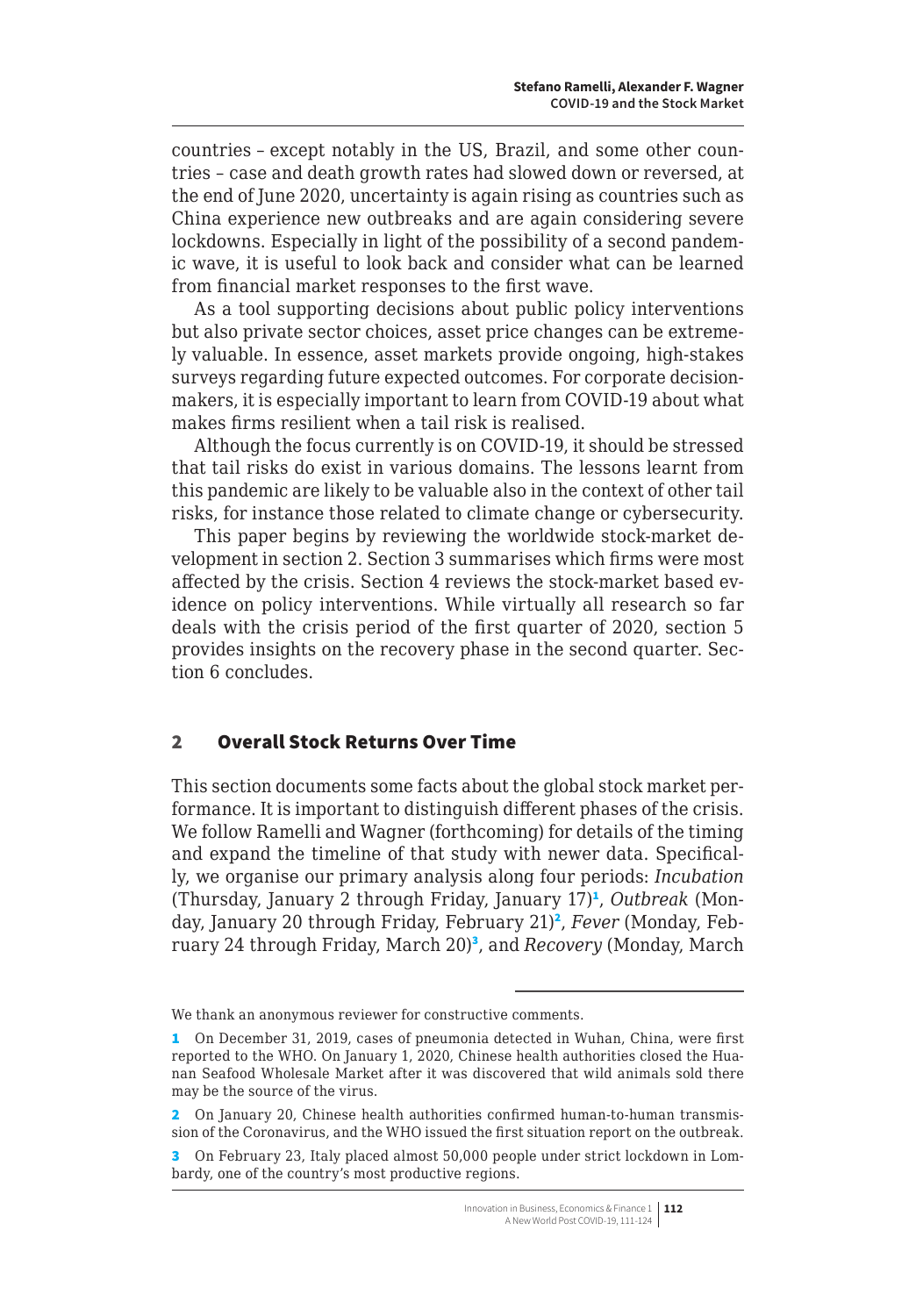23 through June 8).<sup>4</sup> Obviously, further updates may require the addition of a *Relapse* phase and other periods.

We retrieve daily stock prices for common shares from the Compustat North America and Compustat Global databases (from Wharton Research Data Services, WRDS). We adjust prices for dividends and stock splits, and we keep only common stocks listed on major stock exchanges in countries covered by the MSCI EQWI index (including both developed and developing countries).<sup>5</sup> We convert all prices in USD, and we drop firms with less than USD10 million of market capitalisation as of December 31, 2019. We end up with a sample of around 31,200 firms headquartered in 90 different countries.

Figure 1a plots equally-weighted stock returns in USD across countries with at least 50 firms, while figure 1b plots the value-weighted ones.<sup>6</sup> (Figures in local currency are available on request.) Several simple facts emerge. First, most countries saw their average firm decline in value over the almost two quarters under consideration (black bars). Second, the average firm performed best in Poland, Turkey, and Saudi Arabia, and worst in Mexico, South Africa, and Brazil. The best value-weighted performance occurred in Saudi Arabia, Denmark, and China; the worst in South Africa, Greece, and Brazil. Third, every single country experienced negative (positive) equaland value-weighted average returns in the Fever (Recovery) periods **[figs. 1a-b]**.

<sup>4</sup> On Monday, March 23, the US Federal Reserve Board (Fed) announced a comprehensive bond purchase program (see § 4). The highest point that the S&P500 reached in June was obtained on June 8, so we stop this period then.

<sup>5</sup> We defined major stock exchanges as in Chaieb, Langlois, Scaillet 2020.

<sup>6</sup> We consider both equal- and value-weighted figures because of the recent tendency, at least in some countries, of a pronounced concentration of market values among a few companies.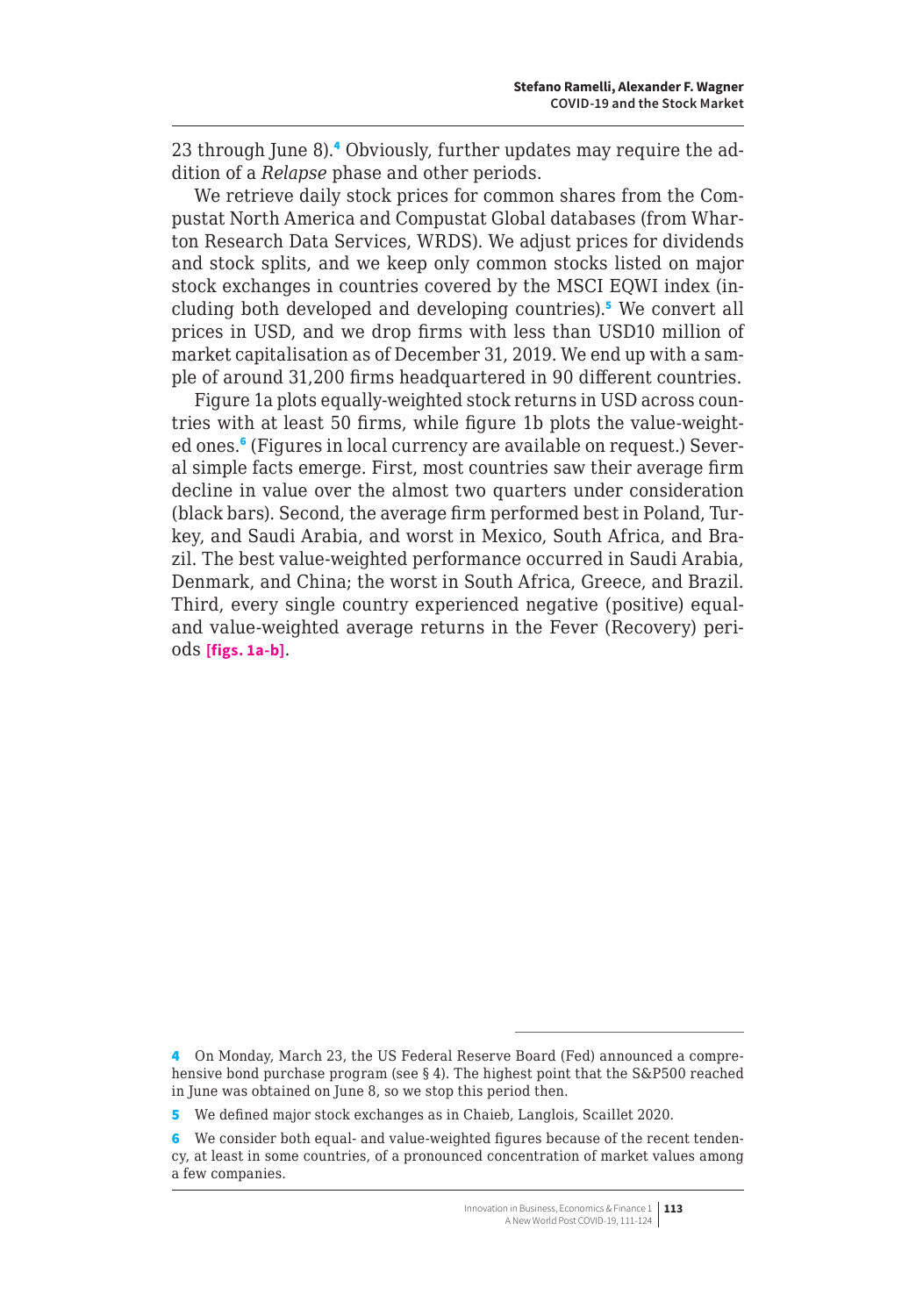#### **Stefano Ramelli, Alexander F. Wagner COVID-19 and the Stock Market**



#### **Figures 1a-1b** Cumulative returns across the world from January 2 through June 8, 2020

Innovation in Business, Economics & Finance 1 **114** A New World Post COVID-19, 111-124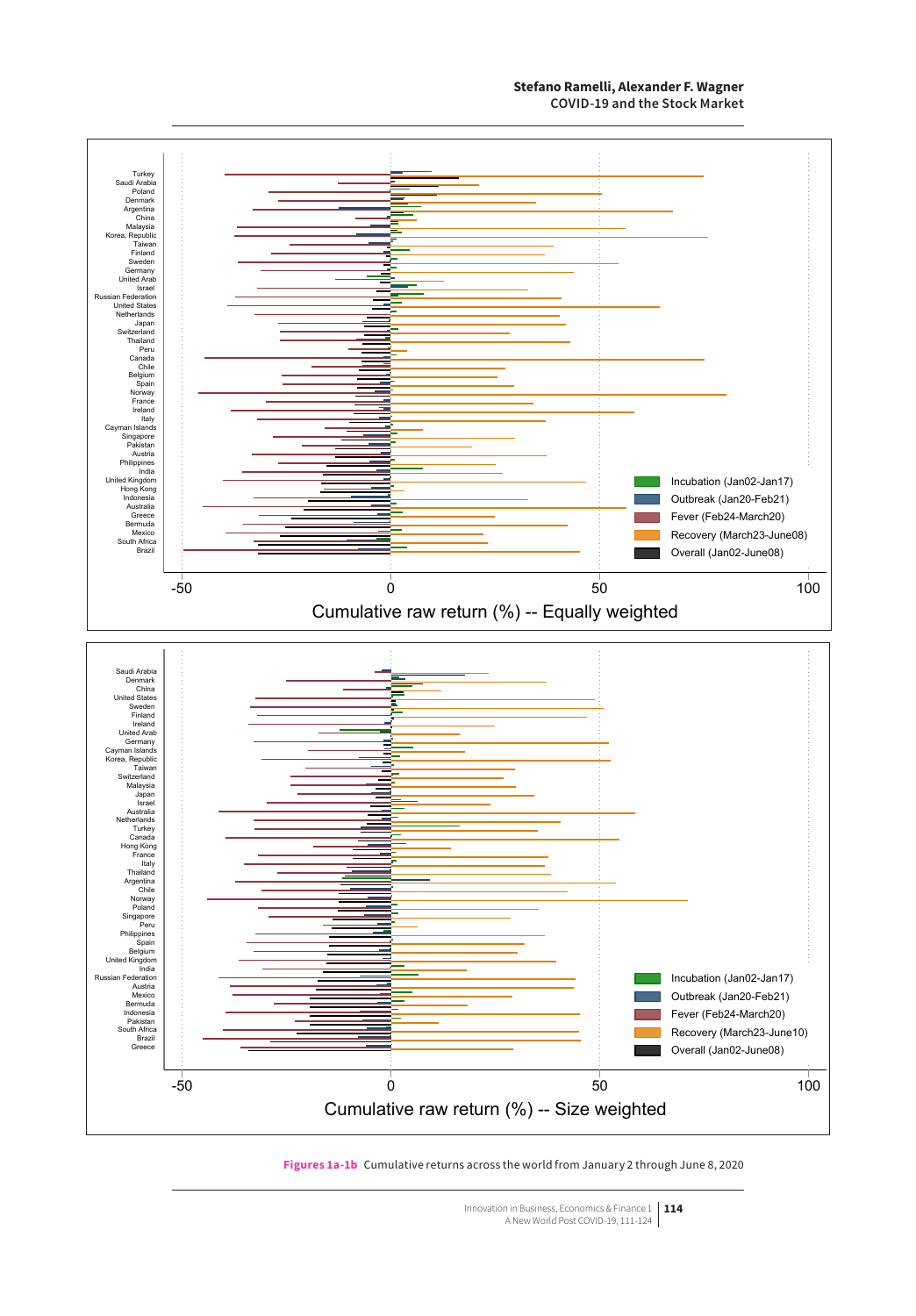## <span id="page-4-0"></span>3 What Makes Firms Resilient Against Tail Risks? Learnings from COVID-19

Figures 1a and 1b confirm that COVID-19 had a tremendous effect on stock markets. While those figures highlight the average performance, COVID-19 has differentially affected the valuations of companies in the first quarter of 2020.

First, consider industry effects. In Ramelli and Wagner (forthcoming), we show that, in the US, telecom services, food and staples retailing, and utilities performed relatively well. Energy, consumer services, and transportation were among the biggest losers. As an ominous sign that the crisis was at least potentially wide-reaching, in the Fever period consumer services were among the biggest losers, and food and staples retailers were among the strongest winners (again, relatively speaking). The between-industry differences observed in the Fever period intuitively reflect different degrees of disruption in firms' operations caused by social distancing and lockdown measures.<sup>7</sup> As shown in figure 2, similar considerations also emerge when looking at the between-industry performance in our international sample of firms **[fig. 2]**.



**Figure 2** Stock returns by industry, international sample

<sup>7</sup> Several measures of the extent to which job activities in different sectors can be carried out from home and without human interaction in physical proximity are now available (Dingel, Neiman 2020; Hensvik, Le Barbanchon, Rathelot 2020; Koren, Pető 2020). See Pagano, Wagner, Zechner 2020 for an analysis.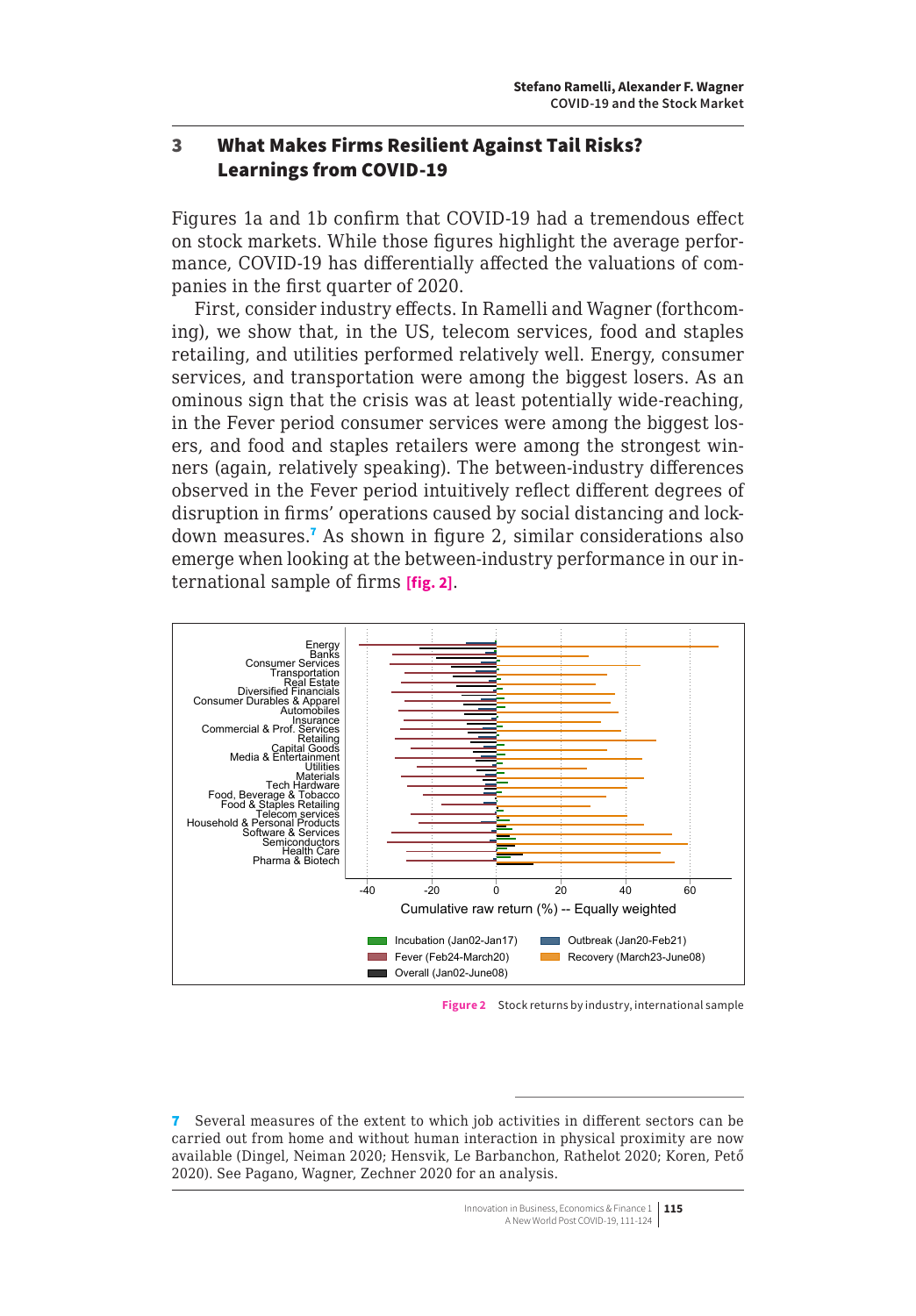Second, especially in the Fever phase concerns about corporate debt (leverage) and corporate liquidity (cash holdings) started to play an important role (Ramelli, Wagner forthcoming). Figure 3 illustrates this result in the international sample, focusing on the return effects of being in the top quartiles of leverage or cash holdings **[fig. 3]**. Within the same industry and controlling for standard firm characteristics (size, book-to-market, and profitability), highly-indebted firms suffered severely in the Fever period; high-cash firms performed relatively better. Intuitively, high-cash firms are more likely able to survive and to preserve or expand their physical and human capital.<sup>8</sup> Additionally, from a systemic perspective, the surge in the value of cash also suggests that as the crisis unfolded investors became increasingly concerned about a tightening of firms' access to external finance. The policy measures taken by central banks seek to address this concern; indeed, in the Recovery period, the effects of cash and leverage reversed. See sections 4 and 5 for more on this topic.



**Figure 3** Relative cumulative performance of firms in the top quartile of cash holdings in percent of assets and in the top quartile of leverage, international sample

Third, the role of international trade has received surprisingly little attention. In Ramelli and Wagner (forthcoming), we document that US firms with more export or supply chain exposure to China experienced substantially lower cumulative abnormal returns during the Outbreak period, and to a lesser extent in the Incubation period.

<sup>8</sup> Fahlenbrach, Rageth and Stulz (2020) confirm our results for the US sample. Ding et al. (2020) report similar results in international data.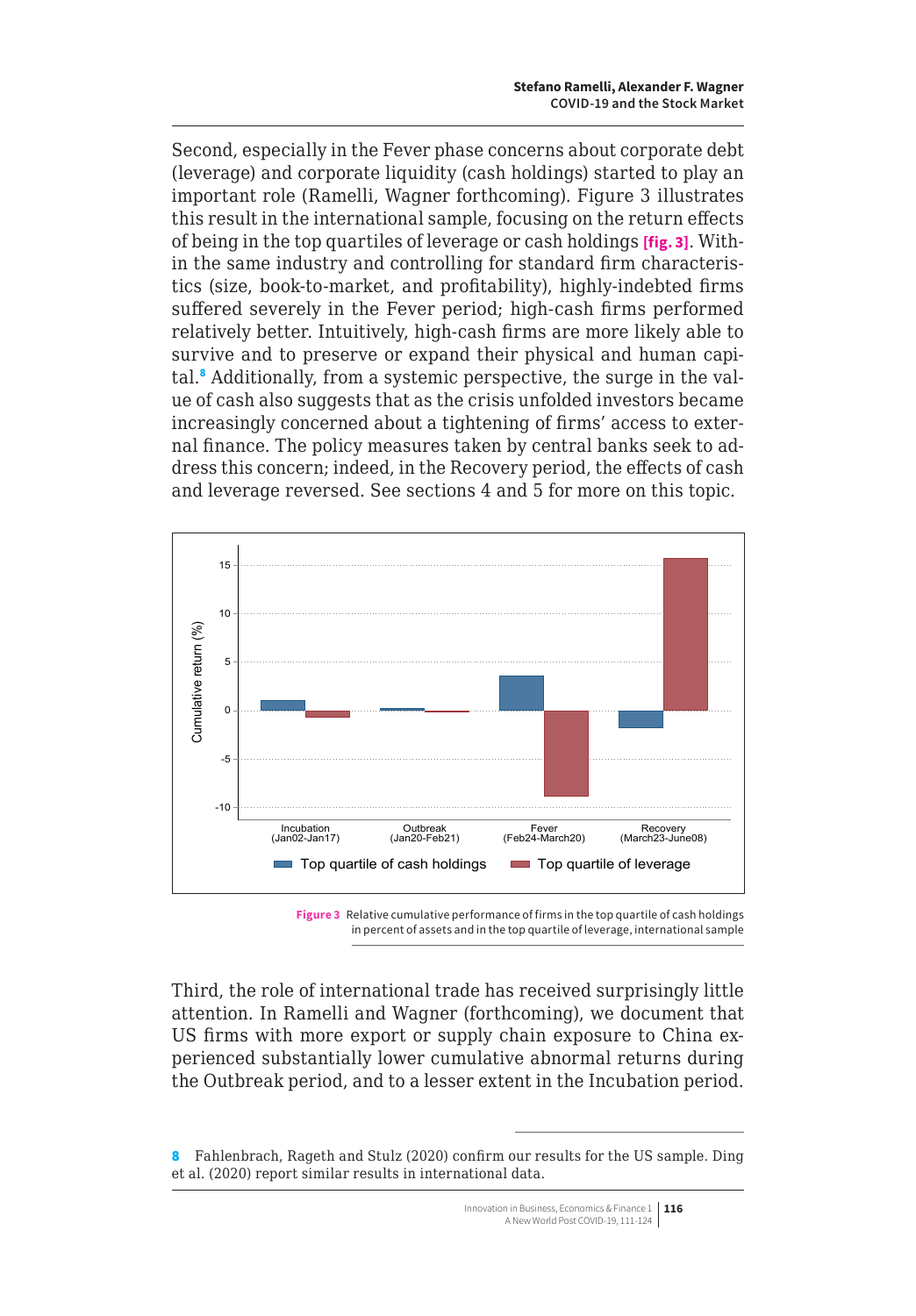<span id="page-6-0"></span>More generally, internationally-oriented companies did poorly over these periods. Interestingly, when China seemed to get COVID-19 under control, whereas the situation in Europe and the US worsened, the effects reversed. This suggests that a second wave hitting specific countries might again see a drop in the value of firms relatively more exposed to those particular countries.

Fourth, besides 'hard' factors such as the degree of exposure to lockdown measures, financial strength, and reliance on international trade, some 'softer' factors may play an important role. For example, Albuquerque et al. (2020) and Garel and Petit-Romec (2020) document that stocks of firms with high environmental and social (ES) ratings fared better during the market turmoil. Li et al. (2020) show that stocks of firms with a strong corporate culture did better.

One natural question raised by these results is *which* investors valued which aspects and why. Our early-stage work in Glossner et al. (2020) suggests that institutional investors overall focused on hard measures of financial resilience and did *not* noticeably increase their stakes in high-ES firms (suggesting that retail investors may have been responsible for the strong performance of these companies).

## 4 Policy Interventions and Stock Price Reactions

Some interventions, such as lockdowns or stay-at-home orders, were directly aimed at containing the spread of the virus. The financial market responses to such interventions have been investigated in a number of studies. The first-order effect is negative for business according to some studies, at least in the short term, though these interventions do reduce infection and death rates (Barrot, Grassi, Sauvagnat 2020). However, because stock returns do respond to daily unanticipated changes in COVID-19 cases (Alfaro et al. 2020), such interventions can also have indirect beneficial effects for businesses (Ashraf 2020; Chen et al. 2020). Further research is needed to clarify the conditions under which interventions are (perceived as) harmful or beneficial to the value of firms.

There were important and novel interventions by central banks.<sup>9</sup> For example, on Monday, March 23 the US Federal Reserve Board (Fed) announced two new facilities – the "Primary Market Corporate Credit Facility" and the "Secondary Market Corporate Credit Facility" – to support credit to large corporations at least up to the end of

<sup>9</sup> The initial intervention by the US Federal Reserve Board to cut interest rates was met with a negative stock market response. Presumably, it was interpreted as a signal that the situation was about to get worse.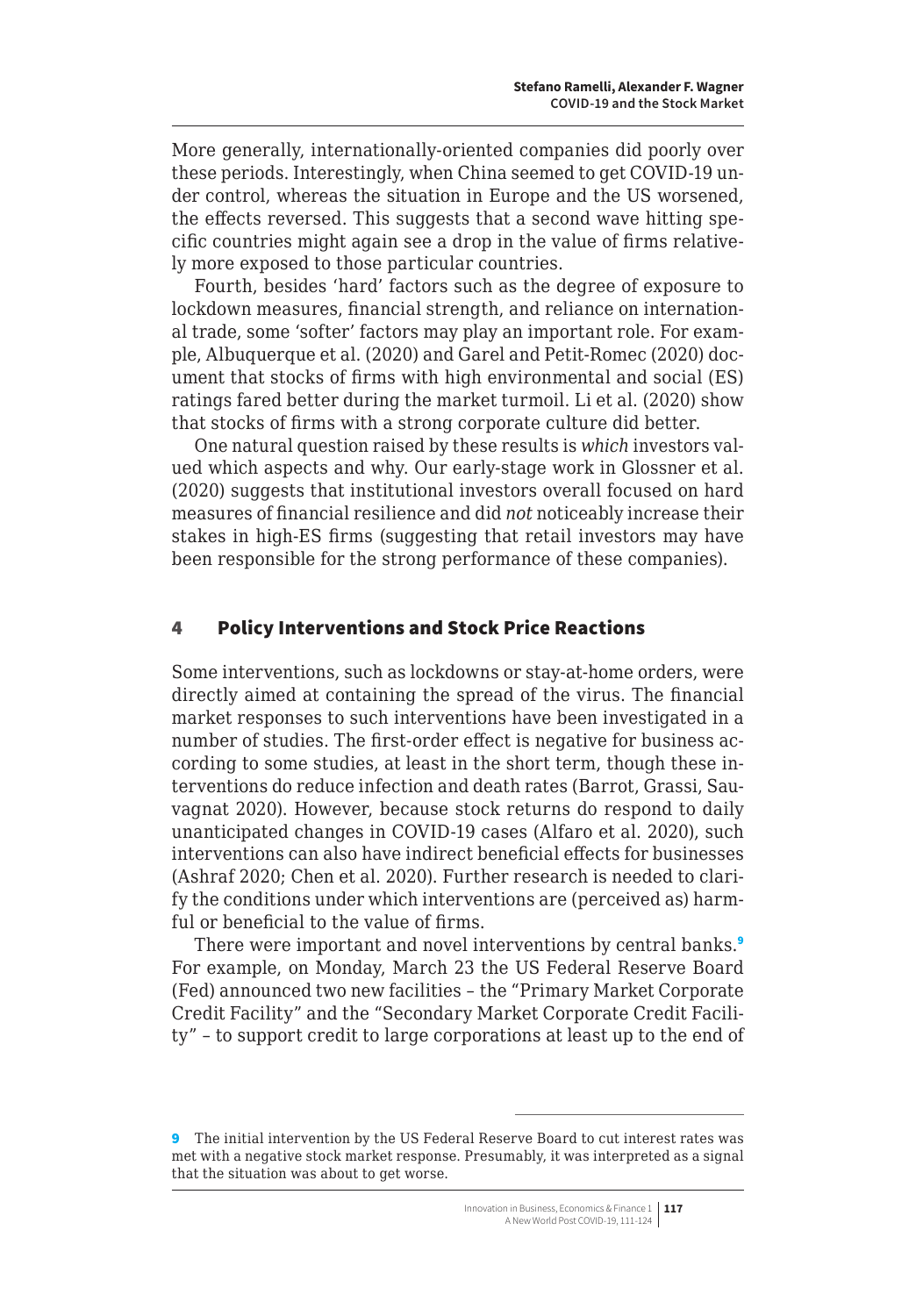Q3 2020.<sup>10</sup> On April 9, the Fed expanded those programs.<sup>11</sup> Considering short-term corporate bond reactions, D'Amico, Kurakula and Lee et al. (2020), Haddad, Moreira and Muir (2020) and Nozawa and Qiu (2020) find evidence in line with the notion that the Fed's actions enhanced overall economic prospects and thus reduced default risk of borrowers.12 In Ramelli and Wagner (forthcoming), we find differentiated effects of the March 23 announcement. Stocks with high leverage and low cash-holdings initially benefited, but after ten days, the effect had reversed. Investors' concerns about corporate leverage and liquidity seem to have diminished somewhat after April 9, when the Fed announced a significant expansion of its programs. One difficulty in assessing the impacts of these measures is that there was also news about the spread of COVID-19, which would work against the potential positive effects of the Fed's intervention. The future will reveal the long-term effects of these interventions.<sup>13</sup>

There were also fiscal policy interventions. For example, Ashraf (2020) finds a neutral effect of income and debt relief support to households, whereas K.J. Heyden and T. Heyden (2020) find that the announcement of country-specific fiscal policy measures has negative effects on stock returns. Future research should investigate under which conditions such programs may have positive effects, and how different firms were affected by these various types of interventions.<sup>14</sup>

Finally, appropriate political communication is likely to have played a major role.<sup>15</sup> Uncertainty plays a key role in the market response (Gormsen, Koijen 2020; Landier, Thesmar 2020). Political credibility and clear communication are key to reduce uncertainty on both the pandemic and the policy responses, and hence, in turn, to also support the proper functioning of financial markets.

15 Coibion, Gorodnichenko and Weber (2020) provide survey evidence that household beliefs and spending plans do not appear to be affected much by policy responses. Interestingly, Hanspal, Weber and Wohlfart (2020) show that the stock market crash severely affected expectations of households, for example, regarding retirement age. Thus, tangible, realised losses do appear to shift household expectations. It will be interesting to see whether these expectations reverse as well as the market in the second quarter.

<sup>10</sup> [https://www.federalreserve.gov/newsevents/pressreleases/moneta](https://www.federalreserve.gov/newsevents/pressreleases/monetary20200323b.htm)[ry20200323b.htm](https://www.federalreserve.gov/newsevents/pressreleases/monetary20200323b.htm).

<sup>11</sup> [https://www.federalreserve.gov/newsevents/pressreleases/monetar](https://www.federalreserve.gov/newsevents/pressreleases/monetary20200409a.htm)[y20200409a.htm](https://www.federalreserve.gov/newsevents/pressreleases/monetary20200409a.htm).

<sup>12</sup> Brunnermeier and Krishnamurthy (2020) provide a theoretical analysis.

<sup>13</sup> Although large central banks' interventions in the corporate debt and equity markets can certainly help listed corporations accessing external capital, they may also have unintended effects in terms of pricing distortion. See, for instance, Barbon, Gianinazzi 2019.

<sup>14</sup> For example, as described in Wagner, Zeckhauser, and Ziegler (2020), various provisions of the Tax Cuts and Jobs Act that had been relevant to stock price responses at the implementation of that Act were rolled back or altered by the CARES Act.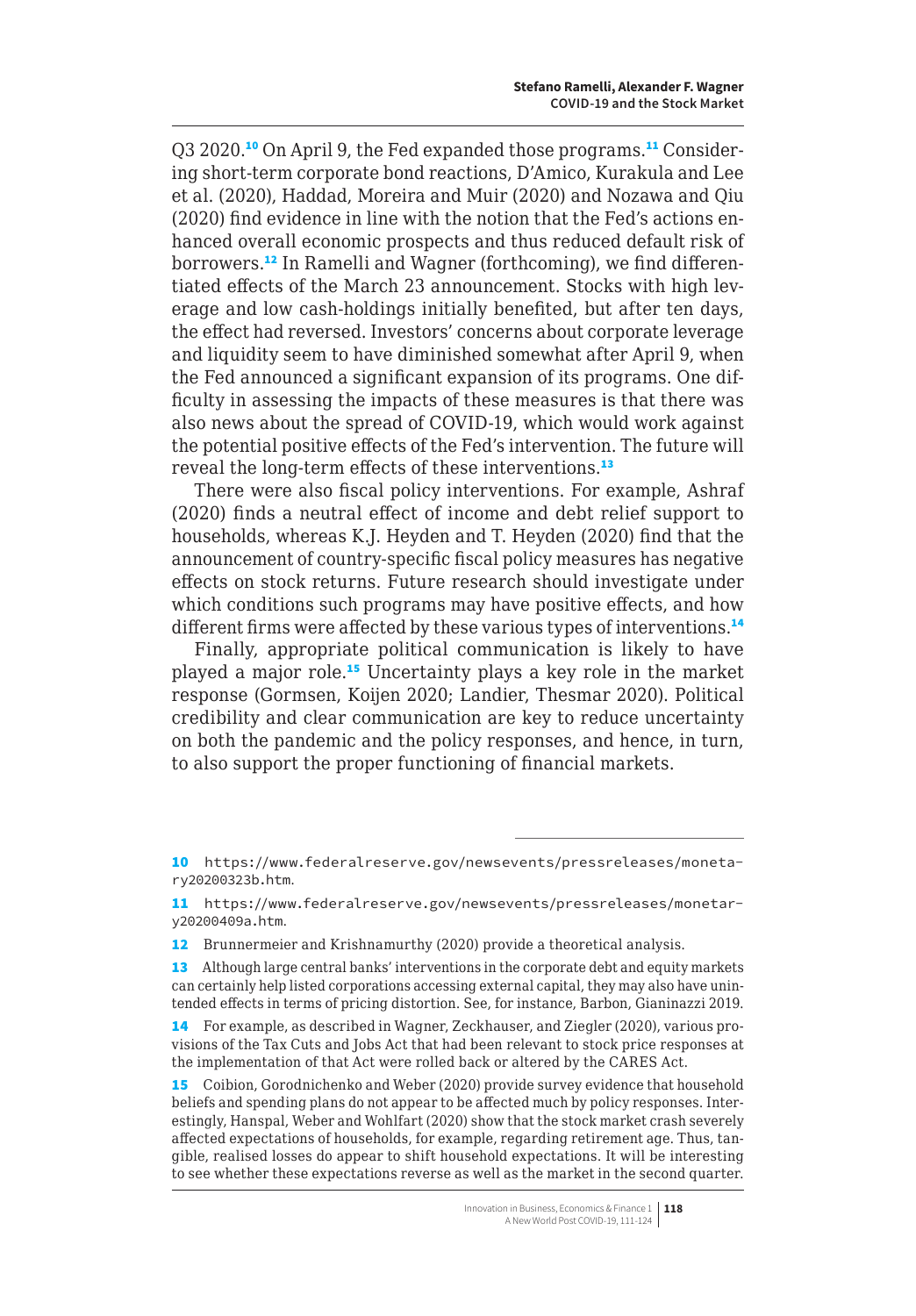### <span id="page-8-0"></span>5 What is Behind the Exuberant Second Quarter of 2020?

The first quarter of 2020 saw extreme uncertainty and steep stock market declines. The real economy entered a state of emergency, unemployment soared in many countries, corporate earnings proved dismal, and double-digit percentage GDP drops never seen before occurred. Yet, in the Recovery period the stock market rose virtually everywhere.

Large stock price reversals were common across firms, as figure 4 illustrates. This figure is a binned scatter plot. We sort all 29,465 international firms for which data is available into 100 equal-sized bins of cumulative returns in the Fever period. The vertical axis plots the average cumulative returns in the Recovery period within each bin. The stock returns in the Recovery period strongly negatively correlate to those in the Fever period. Interestingly, companies that had small negative or even positive returns did not on average experience such a reversal **[fig. 4]**.



**Figure 4** Returns in Fever and the Recovery Periods

How should one interpret the extraordinary market performance in the second quarter and the pattern in figure 4? This question will surely spur substantial future research. In the following, we suggest a few possible explanations which might be worth further investigating (and which may not be mutually exclusive).

First, suppose that investors genuinely expected the worst to be over, and hence inferred that valuations at the end of the second quarter should be back to their pre-crisis levels (or slightly higher,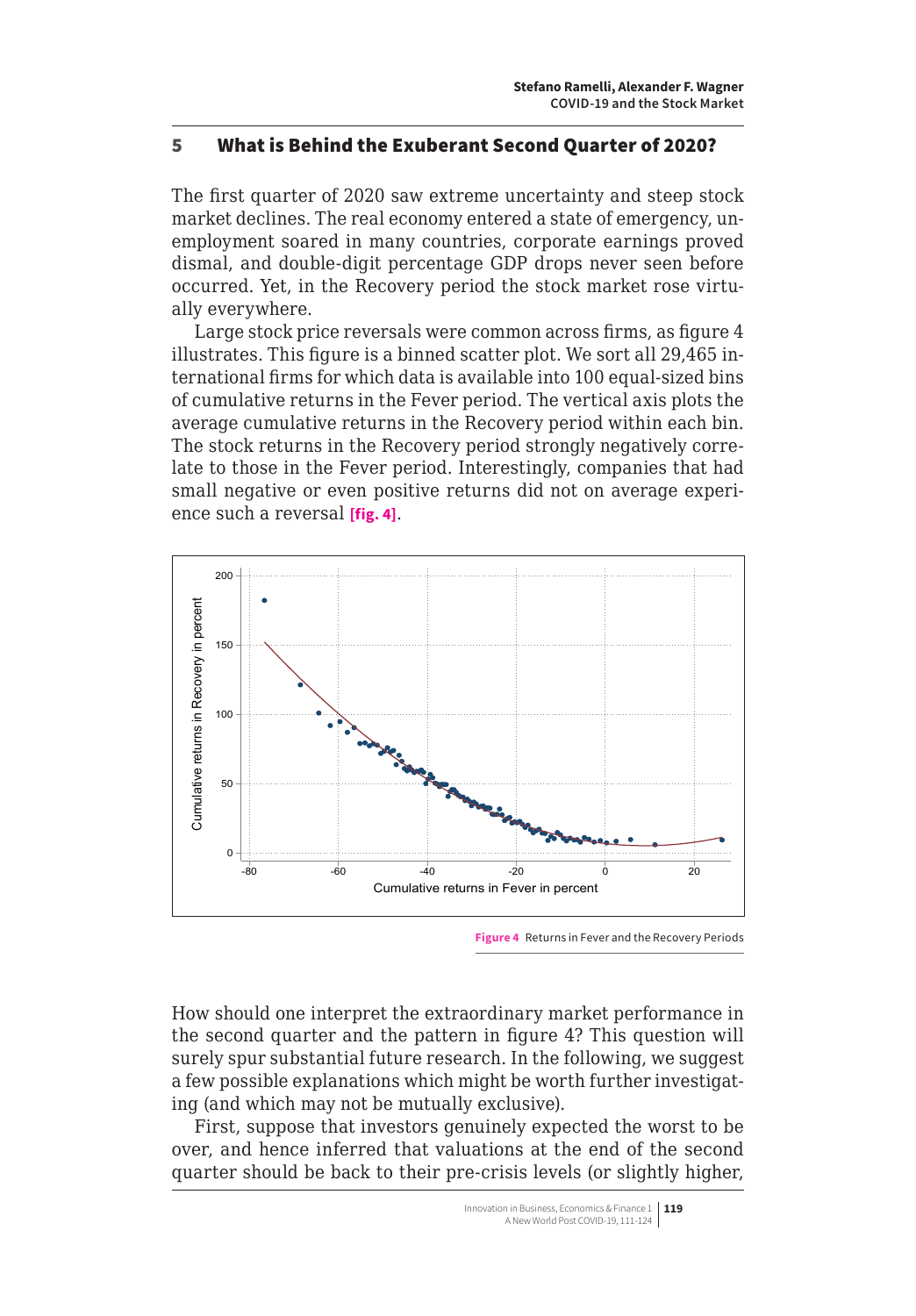as investors also need to earn their cost of capital). Simple arithmetic then yields a shape consistent with the one plotted in figure 4.<sup>16</sup> Intuitively, a stock that falls by 50% has to rise by 100% to get back to the initial level, whereas a stock that falls by 10% only has to rise by 11.1%. Notice that for this *Recovery Arithmetic* to be a candidate explanation, investors would need to see both expected future cash flows and uncertainty at similar levels as in the pre-crisis period. While it is plausible that discount factors substantially declined during the second quarter, general macroeconomic forecasts remain dismal in many countries.

Second, figure 4 shows that the few firms that had been winners in the Fever period and had exhibited positive returns do not, in fact, on average show negative returns in the Recovery period (as they would under the Recovery Arithmetic). This finding may reflect sustained and structural changes in the economy and in how we live and work, which give especially certain technology companies enormous advantages.

Third, the medium-term stock price reaction to the Fed's intervention announcements may drive the returns. In other words, the Fed is providing enormous liquidity and is indirectly supporting also firms that did not suffer that much in the Fever period. (There is no official distinction by industry in the Fed's bond purchase programs, for example.) This would also imply that there is distortion in market prices away from fundamentals.

Fourth, the Recovery returns may be driven by individual investors, who may have 'bought the dip' gambling on the rebound of stock prices perhaps amplified by a prolonged intervention of the Fed into capital markets.<sup>17</sup>

In work in progress, we are seeking to distinguish these explanations, in particular with the goal of determining the relative importance of fundamentals versus liquidity provided by central banks in driving assets prices.

<sup>16</sup> Consider a stock with an annual cost of equity of k%. Suppose for simplicity that the stock pays no dividend. Roughly, we would expect a price appreciation for that stock for the first two quarters of 0.5\*k%. Suppose the stock price change in the first quarter (or in the Fever period, assuming things were flat before) was f% (where for most stocks, f<0). Then, to get to the expected price target by the end of Q2, the stock price change in the Recovery period would need to be  $r = (1+0.5*k)/(1+f)$ . Plotting this relationship with r on the vertical axis and f on the horizontal axis yields a non-linear relationship such as figure 4.

<sup>17</sup> In Glossner et al. (2020) we find that investors on "Robinhood" (a low-cost platform increasingly popular among retail investors) tended to increase holdings in high-leverage and low-cash holdings during the first quarter of 2020. Thus, these investors targeted companies that suffered heavily in the Fever period; conversely, they may, therefore, have done very well in the Recovery period.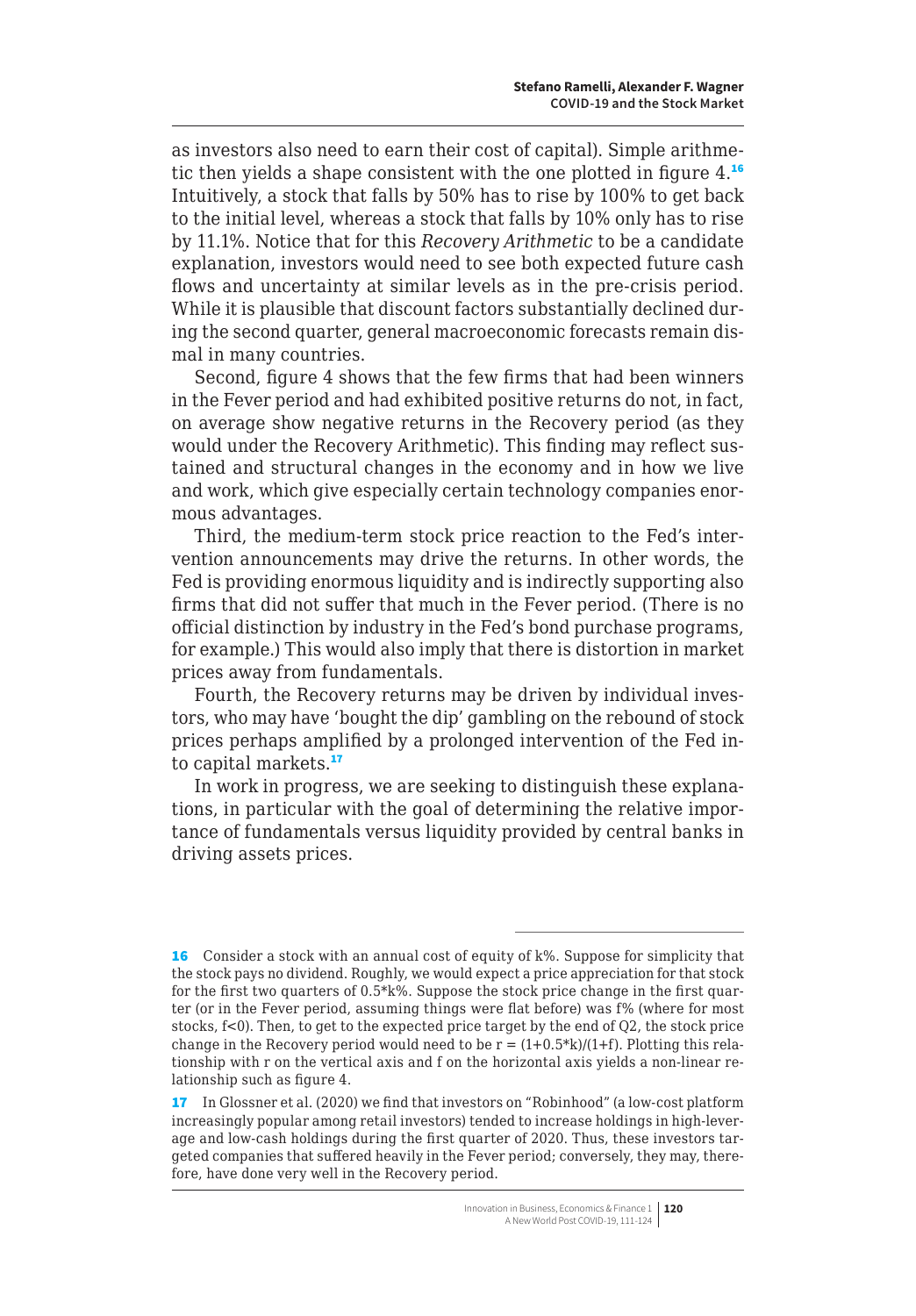### <span id="page-10-0"></span>6 Implications for Business and Public Policy

It is far too early to declare that an end is in sight for the COVID-19 pandemic. While the stock market, as a forward-looking device, has been sending positive signals through the steep rise in the second quarter of 2020, valuations remain tenuous. A resurgence of uncertainty may lead to another round of sharp drops in equity markets. Thus, it is not clear whether the second quarter was indeed a sustainable recovery, or just a temporary phase before a heavy relapse or perhaps even a devastating collapse.

Regardless, for corporate decision-makers and policy-makers, some lessons of the first quarter 2020 are already clear. A powerful driver of corporate resilience – which, in turn, helps also to secure jobs and sustain the broader economy – has been a sufficiently strong financial position before the pandemic hit. Worryingly, the COVID-19 crisis is leading to a substantial increase in both corporate and public debt, which will potentially exacerbate the existing fragilities of the financial markets. A critical policy objective will be to find new ways to reduce these fragilities.

# **Bibliography**

- Albuquerque, R.A.; Koskinen, Y.; Yang, S.; Zhang, C. (2020). "Resiliency of Environmental and Social Stocks: An Analysis of the Exogenous COVID-19 Market Crash". European Corporate Governance Institute – Finance Working Paper No. 676/2020. <https://dx.doi.org/10.2139/ssrn.3583611>.
- Alfaro, L.; Chari, A.; Greenland, A.N.; Schott, P.K. (2020). "Aggregate and Firm-Level Stock Returns During Pandemics, in Real Time". NBER Working Paper No 26950. <https://www.nber.org/papers/w26950>.
- Ashraf, B.N. (2020). "Economic Impact of Government Interventions During the COVID-19 Pandemic: International Evidence from Financial Markets". *Journal of Behavioral and Experimental Finance*, 27, 100371. [https://doi.](https://doi.org/10.1016/j.jbef.2020.100371) [org/10.1016/j.jbef.2020.100371](https://doi.org/10.1016/j.jbef.2020.100371).
- Barbon, A.; Gianinazzi, V. (2019). "Quantitative Easing and Equity Prices: Evidence from the ETF Program of the Bank of Japan". *Review of Asset Pricing Studies*, 9, 210-55. <https://doi.org/10.1093/rapstu/raz008>.
- Barrot, J-N.; Grassi, B.; Sauvagnat, J. (2020). "Estimating the Costs and Benefits of Mandated Business Closures in a Pandemic". CEPR Discussion Paper No. DP14757.
- Brunnermeier, M.; Krishnamurthy, A. (2020). "Corporate Debt Overhang and Credit Policy". Brookings Papers on Economic Activity June 25, 2020. [htt](https://www.brookings.edu/wp-content/uploads/2020/06/Brunnermeier-Krishnamurthy-conference-draft.pdf)[ps://www.brookings.edu/wp-content/uploads/2020/06/Brun](https://www.brookings.edu/wp-content/uploads/2020/06/Brunnermeier-Krishnamurthy-conference-draft.pdf)[nermeier-Krishnamurthy-conference-draft.pdf](https://www.brookings.edu/wp-content/uploads/2020/06/Brunnermeier-Krishnamurthy-conference-draft.pdf).
- Chaieb, I.; Langlois, H.; Scaillet, O. (2020). "Factors and Risk Premia in Individual International Stock Returns". Swiss Finance Institute Research Paper No. 18-04. <https://dx.doi.org/10.2139/ssrn.3103752>.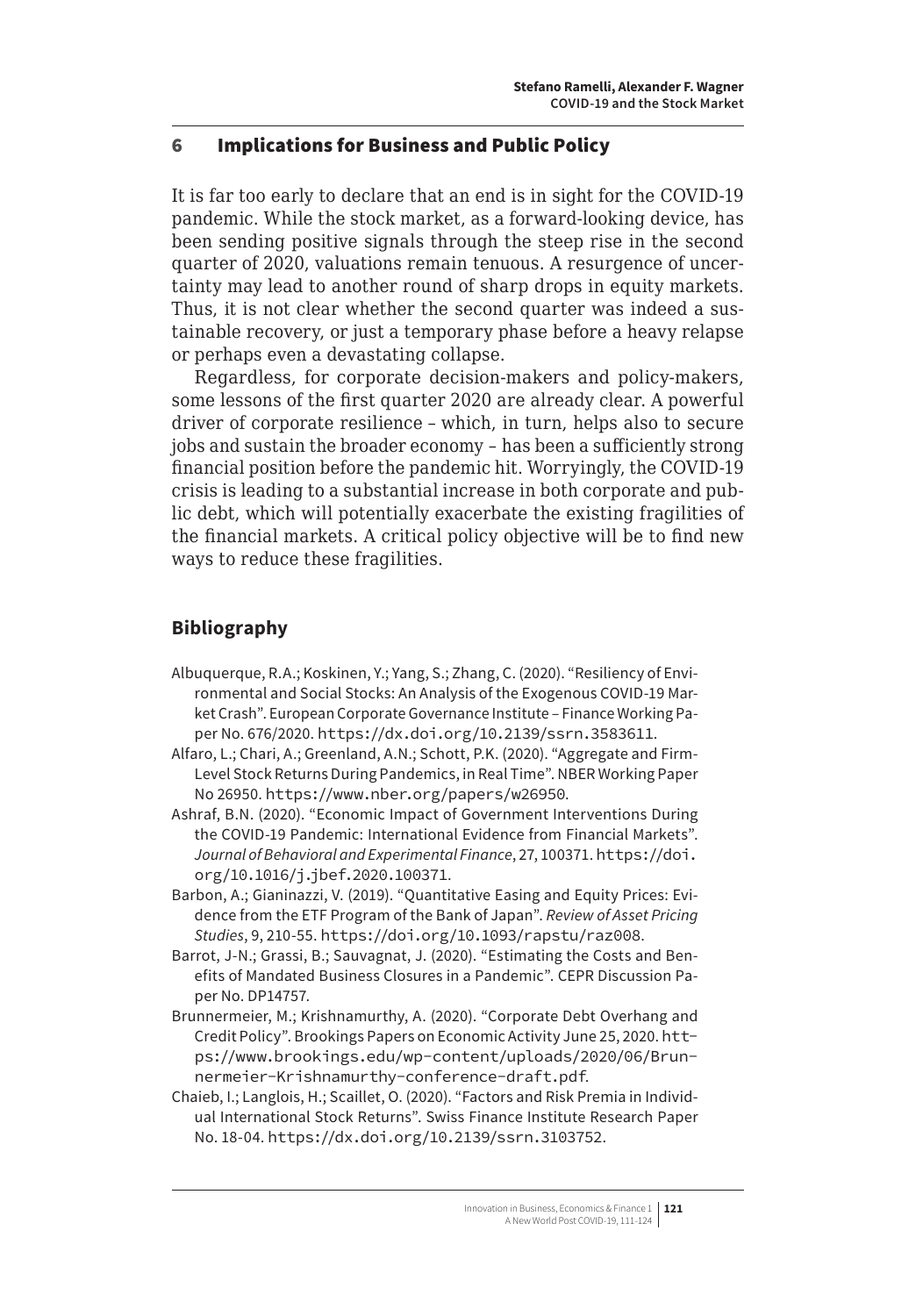- Chen, C.; Dasgupta, S.; Huynh, T.D.; Xia, Y. (2020). "Were Stay-at-Home Orders During Covid-19 Harmful for Business? – The Market's View". [https://](https://cepr.org/content/covid-economics-vetted-and-real-time-papers-0) [cepr.org/content/covid-economics-vetted-and-real-time](https://cepr.org/content/covid-economics-vetted-and-real-time-papers-0)[papers-0](https://cepr.org/content/covid-economics-vetted-and-real-time-papers-0).
- Coibion, O.; Gorodnichenko, Y.; Weber, M. (2020). "Does Policy Communication during COVID Work?". [https://cepr.org/content/covid-economics](https://cepr.org/content/covid-economics-vetted-and-real-time-papers-0)[vetted-and-real-time-papers-0](https://cepr.org/content/covid-economics-vetted-and-real-time-papers-0).
- D'Amico, S.; Kurakula, V.; Lee, S. (2020). "Impacts of the Fed Corporate Credit Facilities through the Lenses of ETFs and CDX". Federal Reserve Bank of Chicago, Working paper 2020-14. <https://doi.org/10.21033/wp-2020-14>.
- Ding, W.; Levine, R.; Lin, C.; Xie, W. (2020). "Corporate Immunity to the COV-ID-19 Pandemic". Working paper. [http://dx.doi.org/10.2139/ss](http://dx.doi.org/10.2139/ssrn.3578585)[rn.3578585](http://dx.doi.org/10.2139/ssrn.3578585).
- Dingel, J.I.; Neiman, B. (2020). "How Many Jobs Can be Done at Home?". Becker Friedman Institute, White Paper. [https://bfi.uchicago.edu/wp-con](https://bfi.uchicago.edu/wp-content/uploads/BFI_White-Paper_Dingel_Neiman_3.2020.pdf)[tent/uploads/BFI\\_White-Paper\\_Dingel\\_Neiman\\_3.2020.pdf](https://bfi.uchicago.edu/wp-content/uploads/BFI_White-Paper_Dingel_Neiman_3.2020.pdf).
- Fahlenbrach, R.; Rageth, K.; Stulz, R.M. (2020). "How Valuable is Financial Flexibility when Revenue Stops? Evidence from the COVID-19 Crisis". NBER Working Paper No. 27106. <https://www.nber.org/papers/w27106>.
- Garel, A.; Petit-Romec, A. (2020). "Investor Rewards to Environmental Responsibility: Evidence from the COVID-19 Crisis". [https://cepr.org/content/](https://cepr.org/content/covid-economics-vetted-and-real-time-papers-0) [covid-economics-vetted-and-real-time-papers-0](https://cepr.org/content/covid-economics-vetted-and-real-time-papers-0).
- Glossner, S.; Matos, P.; Ramelli, S.; Wagner, A.F. (2020). "Where Do Institutional Investors Seek Shelter When Disaster Strikes? Evidence from COV-ID-19". [https://papers.ssrn.com/sol3/papers.cfm?abstract\\_](https://papers.ssrn.com/sol3/papers.cfm?abstract_id=3655271) [id=3655271](https://papers.ssrn.com/sol3/papers.cfm?abstract_id=3655271).
- Gormsen, N.J.; Koijen, R.S.J. (2020). "Coronavirus: Impact on Stock Prices and Growth Expectations". NBER Working Paper No. 27387. [https://www.](https://www.nber.org/papers/w27387) [nber.org/papers/w27387](https://www.nber.org/papers/w27387).
- Haddad, V.; Moreira, A.; Muir, T. (2020). When Selling Becomes Viral: Disruptions in Debt Markets in the COVID-19 Crisis and the Fed's Response". NBER Working Paper No. 27168. <https://www.nber.org/papers/w27168>.
- Hanspal, T.; Weber, A.; Wohlfart, J. (2020). "Exposure to the Covid-19 Stock Market Crash and Its Effect on Household Expectations". SAFE Working Paper No. 279. <https://dx.doi.org/10.2139/ssrn.3577217>.
- Hensvik, L.; Le Barbanchon, T.; Rathelot, R. (2020). "Which Jobs Are Done from Home? Evidence from the American Time Use Survey". IZA Discussion Paper No. 13138. <https://www.iza.org/publications/dp/13138>.
- Heyden, K.J.; Heyden, T. (2020). "Market Reactions to the Arrival and Containment of COVID-19: An Event Study". Working paper. [https://dx.doi.](https://dx.doi.org/10.2139/ssrn.3587497) [org/10.2139/ssrn.3587497](https://dx.doi.org/10.2139/ssrn.3587497).
- Koren, M.; Pető, R. (2020). "Business Disruptions from Social Distancing". [htt](https://arxiv.org/abs/2003.13983v1)[ps://arxiv.org/abs/2003.13983v1](https://arxiv.org/abs/2003.13983v1).
- Landier, A.; Thesmar, D. (2020). "Earnings Expectations in the COVID Crisis". NBER Working Paper No. 27160. [https://www.nber.org/papers/](https://www.nber.org/papers/w27160) [w27160](https://www.nber.org/papers/w27160).
- Li, K.; Liu, X.; Mai, F.; Zhang, T. (2020). "The Role of Corporate Culture in Bad Times: Evidence from the COVID-19 Pandemic". Working paper. [https://](https://dx.doi.org/10.2139/ssrn.3632395) [dx.doi.org/10.2139/ssrn.3632395](https://dx.doi.org/10.2139/ssrn.3632395).